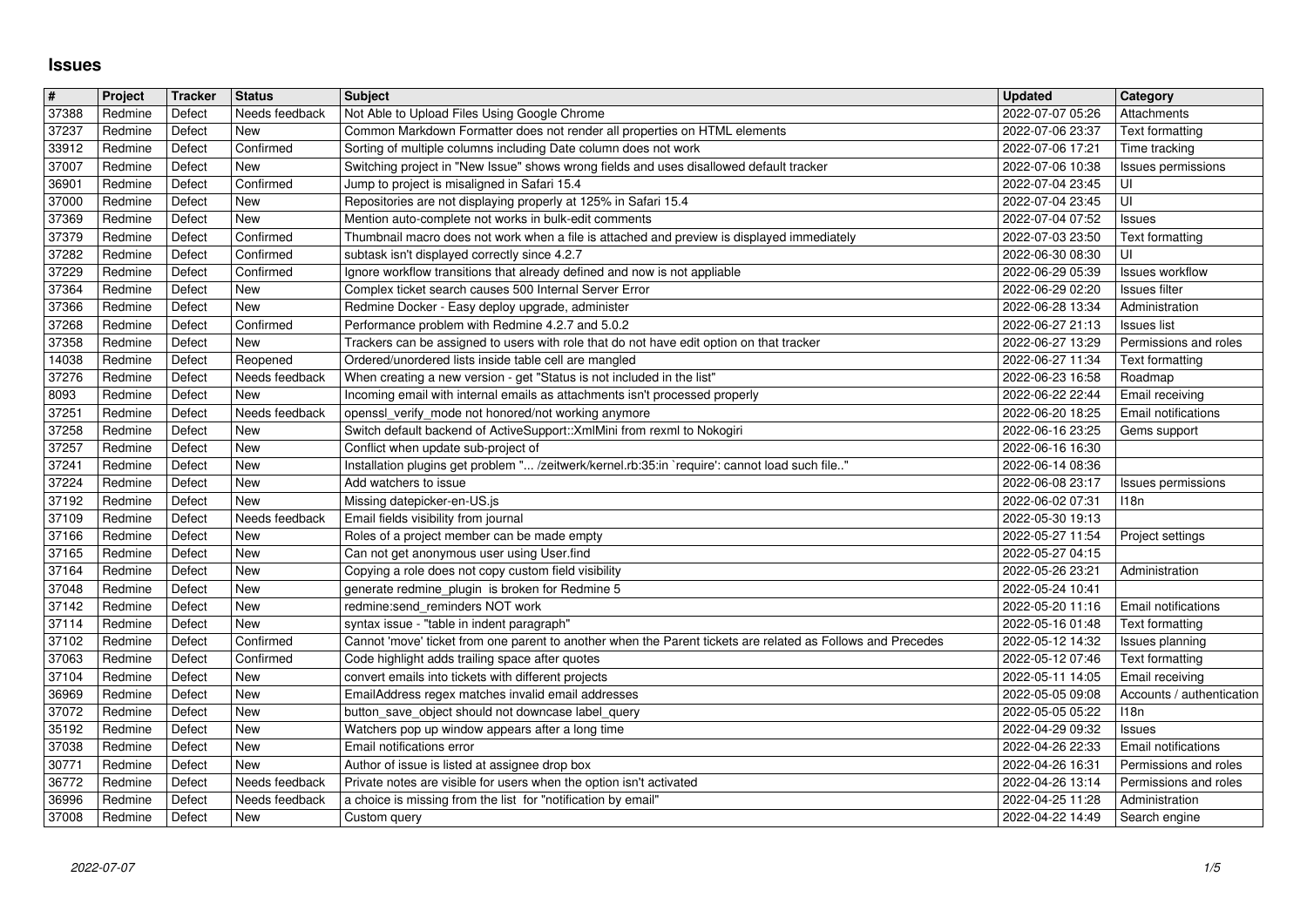| New<br>2022-04-18 09:56<br>Redmine<br>Defect<br>issue#create difference error patterns between project_id inside and outside with none member condition<br><b>Issues</b><br>Redmine<br>Defect<br>New<br>Default plugin value is not<br>2022-04-07 10:39<br>Plugin API<br>29853<br>Email can't be dragged into Redmine 4.2.3<br>New<br>Redmine<br>Defect<br>2022-03-31 06:00<br>36864<br><b>Issues</b><br>Issue export to PDF causes overlapping text for related issues in German locale<br>23576<br>New<br>2022-03-29 08:36<br>PDF export<br>Redmine<br>Defect<br>Issue subject truncated to 100 chars in the list from Projects > View all issues > Atom<br>34025<br>Confirmed<br>Redmine<br>Defect<br>2022-03-28 23:07<br>Feeds<br>Redmine<br>Defect<br>Confirmed<br>Completed version with wrong progress bar status<br>2022-03-27 23:17<br>Roadmap<br>Confirmed<br>Can't add deleted wiki Tab (404)<br>2022-03-27 23:17<br>Wiki<br>34634<br>Redmine<br>Defect<br>24457<br>Progress of version should be calculated the same way as parent tasks<br>Redmine<br>Defect<br>New<br>2022-03-27 23:17<br>Roadmap<br>Defect<br>New<br>Wrong search query for timelog, when timezone not UTC<br>16482<br>Redmine<br>2022-03-25 21:23<br>Time tracking<br>Unable to turn off "For all projects" flag of custom queries<br>Defect<br>New<br>Redmine<br>2022-03-22 07:22<br><b>Issues</b><br>30099<br>Redmine<br>Defect<br>New<br>Multiple blank lines in pre tags are not preserved in Textile<br>2022-03-21 21:08<br>Text formatting<br>Issue#closable? doesn't handle the case of issues with open subtask(s) ánd being blocked by other open issue(s)<br>33415<br>New<br>2022-03-19 11:26<br>UI<br>Redmine<br>Defect<br>36801<br>New<br>Rails Autoload Paths contain plugin libs twice<br>Plugin API<br>Redmine<br>Defect<br>2022-03-18 22:25<br>36794<br>New<br>Issue copying ignores workflow rules<br>2022-03-17 16:46<br>Redmine<br>Defect<br>Clicking the "New repository" button causes a 404 error<br>New<br><b>SCM</b><br>Redmine<br>Defect<br>2022-03-13 08:54<br>36059<br>Fulltext search in timelog comments<br>Redmine<br>Defect<br>New<br>2022-03-13 06:44<br>Search engine<br>36735<br>New<br>Realitons error<br>Redmine<br>Defect<br>2022-03-07 12:00<br><b>Issues</b><br>36515<br>Defect<br>New<br>PDF export<br>Redmine<br>Images with absolute Path / URL not exported to PDF<br>2022-03-02 23:53<br>36719<br>Defect<br>New<br>Projects page doesn't show project summary correctly if it contains a table<br>Redmine<br>2022-02-28 17:55<br>Projects<br>10048<br>Redmine<br>Defect<br>New<br>Secondary sorting after sorting by parent task<br>2022-02-24 16:47<br>Issues<br>36700<br>Redmine<br>New<br>redmine:email:receive_imap truncate body email<br>2022-02-24 15:59<br>Defect<br>Email receiving<br>36574<br>Defect<br>New<br>2022-02-24 13:53<br>UI<br>Redmine<br>context-menu on task<br>35424<br>Reopened<br>https://www.redmine.org/boards/2/topics/65661<br>2022-02-21 12:04<br>Redmine<br>Defect<br>Gantt<br>32762<br>New<br>Unicode character fails edit Issue<br>Redmine<br>Defect<br>2022-02-14 20:51<br>Usability: change "are you sure" texts.<br>36634<br>Redmine<br>Defect<br>New<br>2022-02-14 12:36<br>UI<br>ActionView::Template::Error<br>35608<br>Redmine<br>Defect<br>Needs feedback<br>2022-02-13 10:05<br>35582<br>New<br>Error: Template::Error (Tried to load unspecified class: ActiveSupport::HashWithIndifferentAccess)<br>Redmine<br>Defect<br>2022-02-13 10:04<br>Administration<br><b>REST API</b><br>36542<br>Defect<br>New<br>projects.xml API doens't include closed projects since redmine v4.1<br>Redmine<br>2022-02-10 10:14<br>Navigate directly to My Page from SSO authentication avoiding redmine login<br>36583<br>Redmine<br>Defect<br>New<br>2022-02-07 12:19<br>OpenID<br>Confirmed<br>Reload whole time entries form on project change<br>UI<br>Redmine<br>Defect<br>2022-02-03 08:14<br>New<br>UTF8 Symbols as Usernames get Truncated<br>2022-02-02 21:16<br>Redmine<br>Defect<br>Accounts / authentication<br>25116<br>redmine:email:receive_imap "attachments is invalid" At outlook file attach<br>Redmine<br>Defect<br>Needs feedback<br>2022-02-02 21:16<br>Email receiving<br>35382<br>Copy Project Tracker and Tasks and relations<br>2022-01-27 21:08<br>Redmine<br>Defect<br>New<br>Problem with adding peopel to existing tasks<br>36349<br>Redmine<br>Defect<br>New<br>2022-01-25 11:52<br>Issues permissions<br>Confirmed<br>Test failures with redmine-3.4.6.zip in development mode<br>Redmine<br>Defect<br>2022-01-20 02:16<br>36452<br>Infinite loop on PDF export if image included with attributes<br>Redmine<br>Defect<br>Confirmed<br>2022-01-20 01:26<br>PDF export<br>35726<br>Time Formatting does not apply to CSV exports<br>Redmine<br>Defect<br>Confirmed<br>2022-01-19 22:45<br>Time tracking<br>35062<br>Defect<br>Confirmed<br>Back URLs with <t+ break<br="" operator="">2022-01-18 20:10<br/>Redmine<br/>36444<br/>Redmine<br/>Defect<br/>New<br/>2022-01-18 08:11   Email receiving<br/>Validation error message when no trackers are assigned to a project is confusing<br/>Confirmed<br/>Irrelevant groups in "Add watchers" list<br/>Redmine<br/>Defect<br/>2022-01-18 03:00<br/>Issues permissions<br/>Misleading workflow/permission issue<br/>Permissions and roles<br/>Redmine<br/>Defect<br/>New<br/>2022-01-13 14:08<br/>Subtasks do not appear under parent task in Issues view<br/>6320<br/>Redmine<br/>Defect<br/>New<br/>2022-01-12 08:50<br/><b>Issues</b><br/>9222<br/>Defect<br/>non-breaking space prevents wiki parsing<br/>2022-01-06 21:54<br/>Text formatting<br/>Redmine<br/>New<br/>2/5<br/>2022-07-07</t+> | $\boxed{\texttt{#}}$ | Project | Tracker | Status | <b>Subject</b> | <b>Updated</b> | Category |
|-------------------------------------------------------------------------------------------------------------------------------------------------------------------------------------------------------------------------------------------------------------------------------------------------------------------------------------------------------------------------------------------------------------------------------------------------------------------------------------------------------------------------------------------------------------------------------------------------------------------------------------------------------------------------------------------------------------------------------------------------------------------------------------------------------------------------------------------------------------------------------------------------------------------------------------------------------------------------------------------------------------------------------------------------------------------------------------------------------------------------------------------------------------------------------------------------------------------------------------------------------------------------------------------------------------------------------------------------------------------------------------------------------------------------------------------------------------------------------------------------------------------------------------------------------------------------------------------------------------------------------------------------------------------------------------------------------------------------------------------------------------------------------------------------------------------------------------------------------------------------------------------------------------------------------------------------------------------------------------------------------------------------------------------------------------------------------------------------------------------------------------------------------------------------------------------------------------------------------------------------------------------------------------------------------------------------------------------------------------------------------------------------------------------------------------------------------------------------------------------------------------------------------------------------------------------------------------------------------------------------------------------------------------------------------------------------------------------------------------------------------------------------------------------------------------------------------------------------------------------------------------------------------------------------------------------------------------------------------------------------------------------------------------------------------------------------------------------------------------------------------------------------------------------------------------------------------------------------------------------------------------------------------------------------------------------------------------------------------------------------------------------------------------------------------------------------------------------------------------------------------------------------------------------------------------------------------------------------------------------------------------------------------------------------------------------------------------------------------------------------------------------------------------------------------------------------------------------------------------------------------------------------------------------------------------------------------------------------------------------------------------------------------------------------------------------------------------------------------------------------------------------------------------------------------------------------------------------------------------------------------------------------------------------------------------------------------------------------------------------------------------------------------------------------------------------------------------------------------------------------------------------------------------------------------------------------------------------------------------------------------------------------------------------------------------------------------------------------------------------------------------------------------------------------------------------------------------------------------------------------------------------------------------------------------------------------------------------------------------------------------------------------------------------------------------------------------------------------------------------------------------------------------------------------------------------------------------------------------------------------------------------------------------------------------------------------------------------------------------------------------------------------------------------------------------------------------------------------------------------------------------------------------------------------------------------------------------------------------------------------------------------------------------------------------------------------------------------------------------------|----------------------|---------|---------|--------|----------------|----------------|----------|
|                                                                                                                                                                                                                                                                                                                                                                                                                                                                                                                                                                                                                                                                                                                                                                                                                                                                                                                                                                                                                                                                                                                                                                                                                                                                                                                                                                                                                                                                                                                                                                                                                                                                                                                                                                                                                                                                                                                                                                                                                                                                                                                                                                                                                                                                                                                                                                                                                                                                                                                                                                                                                                                                                                                                                                                                                                                                                                                                                                                                                                                                                                                                                                                                                                                                                                                                                                                                                                                                                                                                                                                                                                                                                                                                                                                                                                                                                                                                                                                                                                                                                                                                                                                                                                                                                                                                                                                                                                                                                                                                                                                                                                                                                                                                                                                                                                                                                                                                                                                                                                                                                                                                                                                                                                                                                                                                                                                                                                                                                                                                                                                                                                                                                                                                           | 36967                |         |         |        |                |                |          |
|                                                                                                                                                                                                                                                                                                                                                                                                                                                                                                                                                                                                                                                                                                                                                                                                                                                                                                                                                                                                                                                                                                                                                                                                                                                                                                                                                                                                                                                                                                                                                                                                                                                                                                                                                                                                                                                                                                                                                                                                                                                                                                                                                                                                                                                                                                                                                                                                                                                                                                                                                                                                                                                                                                                                                                                                                                                                                                                                                                                                                                                                                                                                                                                                                                                                                                                                                                                                                                                                                                                                                                                                                                                                                                                                                                                                                                                                                                                                                                                                                                                                                                                                                                                                                                                                                                                                                                                                                                                                                                                                                                                                                                                                                                                                                                                                                                                                                                                                                                                                                                                                                                                                                                                                                                                                                                                                                                                                                                                                                                                                                                                                                                                                                                                                           |                      |         |         |        |                |                |          |
|                                                                                                                                                                                                                                                                                                                                                                                                                                                                                                                                                                                                                                                                                                                                                                                                                                                                                                                                                                                                                                                                                                                                                                                                                                                                                                                                                                                                                                                                                                                                                                                                                                                                                                                                                                                                                                                                                                                                                                                                                                                                                                                                                                                                                                                                                                                                                                                                                                                                                                                                                                                                                                                                                                                                                                                                                                                                                                                                                                                                                                                                                                                                                                                                                                                                                                                                                                                                                                                                                                                                                                                                                                                                                                                                                                                                                                                                                                                                                                                                                                                                                                                                                                                                                                                                                                                                                                                                                                                                                                                                                                                                                                                                                                                                                                                                                                                                                                                                                                                                                                                                                                                                                                                                                                                                                                                                                                                                                                                                                                                                                                                                                                                                                                                                           |                      |         |         |        |                |                |          |
|                                                                                                                                                                                                                                                                                                                                                                                                                                                                                                                                                                                                                                                                                                                                                                                                                                                                                                                                                                                                                                                                                                                                                                                                                                                                                                                                                                                                                                                                                                                                                                                                                                                                                                                                                                                                                                                                                                                                                                                                                                                                                                                                                                                                                                                                                                                                                                                                                                                                                                                                                                                                                                                                                                                                                                                                                                                                                                                                                                                                                                                                                                                                                                                                                                                                                                                                                                                                                                                                                                                                                                                                                                                                                                                                                                                                                                                                                                                                                                                                                                                                                                                                                                                                                                                                                                                                                                                                                                                                                                                                                                                                                                                                                                                                                                                                                                                                                                                                                                                                                                                                                                                                                                                                                                                                                                                                                                                                                                                                                                                                                                                                                                                                                                                                           |                      |         |         |        |                |                |          |
|                                                                                                                                                                                                                                                                                                                                                                                                                                                                                                                                                                                                                                                                                                                                                                                                                                                                                                                                                                                                                                                                                                                                                                                                                                                                                                                                                                                                                                                                                                                                                                                                                                                                                                                                                                                                                                                                                                                                                                                                                                                                                                                                                                                                                                                                                                                                                                                                                                                                                                                                                                                                                                                                                                                                                                                                                                                                                                                                                                                                                                                                                                                                                                                                                                                                                                                                                                                                                                                                                                                                                                                                                                                                                                                                                                                                                                                                                                                                                                                                                                                                                                                                                                                                                                                                                                                                                                                                                                                                                                                                                                                                                                                                                                                                                                                                                                                                                                                                                                                                                                                                                                                                                                                                                                                                                                                                                                                                                                                                                                                                                                                                                                                                                                                                           | 4682                 |         |         |        |                |                |          |
|                                                                                                                                                                                                                                                                                                                                                                                                                                                                                                                                                                                                                                                                                                                                                                                                                                                                                                                                                                                                                                                                                                                                                                                                                                                                                                                                                                                                                                                                                                                                                                                                                                                                                                                                                                                                                                                                                                                                                                                                                                                                                                                                                                                                                                                                                                                                                                                                                                                                                                                                                                                                                                                                                                                                                                                                                                                                                                                                                                                                                                                                                                                                                                                                                                                                                                                                                                                                                                                                                                                                                                                                                                                                                                                                                                                                                                                                                                                                                                                                                                                                                                                                                                                                                                                                                                                                                                                                                                                                                                                                                                                                                                                                                                                                                                                                                                                                                                                                                                                                                                                                                                                                                                                                                                                                                                                                                                                                                                                                                                                                                                                                                                                                                                                                           |                      |         |         |        |                |                |          |
|                                                                                                                                                                                                                                                                                                                                                                                                                                                                                                                                                                                                                                                                                                                                                                                                                                                                                                                                                                                                                                                                                                                                                                                                                                                                                                                                                                                                                                                                                                                                                                                                                                                                                                                                                                                                                                                                                                                                                                                                                                                                                                                                                                                                                                                                                                                                                                                                                                                                                                                                                                                                                                                                                                                                                                                                                                                                                                                                                                                                                                                                                                                                                                                                                                                                                                                                                                                                                                                                                                                                                                                                                                                                                                                                                                                                                                                                                                                                                                                                                                                                                                                                                                                                                                                                                                                                                                                                                                                                                                                                                                                                                                                                                                                                                                                                                                                                                                                                                                                                                                                                                                                                                                                                                                                                                                                                                                                                                                                                                                                                                                                                                                                                                                                                           |                      |         |         |        |                |                |          |
|                                                                                                                                                                                                                                                                                                                                                                                                                                                                                                                                                                                                                                                                                                                                                                                                                                                                                                                                                                                                                                                                                                                                                                                                                                                                                                                                                                                                                                                                                                                                                                                                                                                                                                                                                                                                                                                                                                                                                                                                                                                                                                                                                                                                                                                                                                                                                                                                                                                                                                                                                                                                                                                                                                                                                                                                                                                                                                                                                                                                                                                                                                                                                                                                                                                                                                                                                                                                                                                                                                                                                                                                                                                                                                                                                                                                                                                                                                                                                                                                                                                                                                                                                                                                                                                                                                                                                                                                                                                                                                                                                                                                                                                                                                                                                                                                                                                                                                                                                                                                                                                                                                                                                                                                                                                                                                                                                                                                                                                                                                                                                                                                                                                                                                                                           | 28033                |         |         |        |                |                |          |
|                                                                                                                                                                                                                                                                                                                                                                                                                                                                                                                                                                                                                                                                                                                                                                                                                                                                                                                                                                                                                                                                                                                                                                                                                                                                                                                                                                                                                                                                                                                                                                                                                                                                                                                                                                                                                                                                                                                                                                                                                                                                                                                                                                                                                                                                                                                                                                                                                                                                                                                                                                                                                                                                                                                                                                                                                                                                                                                                                                                                                                                                                                                                                                                                                                                                                                                                                                                                                                                                                                                                                                                                                                                                                                                                                                                                                                                                                                                                                                                                                                                                                                                                                                                                                                                                                                                                                                                                                                                                                                                                                                                                                                                                                                                                                                                                                                                                                                                                                                                                                                                                                                                                                                                                                                                                                                                                                                                                                                                                                                                                                                                                                                                                                                                                           |                      |         |         |        |                |                |          |
|                                                                                                                                                                                                                                                                                                                                                                                                                                                                                                                                                                                                                                                                                                                                                                                                                                                                                                                                                                                                                                                                                                                                                                                                                                                                                                                                                                                                                                                                                                                                                                                                                                                                                                                                                                                                                                                                                                                                                                                                                                                                                                                                                                                                                                                                                                                                                                                                                                                                                                                                                                                                                                                                                                                                                                                                                                                                                                                                                                                                                                                                                                                                                                                                                                                                                                                                                                                                                                                                                                                                                                                                                                                                                                                                                                                                                                                                                                                                                                                                                                                                                                                                                                                                                                                                                                                                                                                                                                                                                                                                                                                                                                                                                                                                                                                                                                                                                                                                                                                                                                                                                                                                                                                                                                                                                                                                                                                                                                                                                                                                                                                                                                                                                                                                           |                      |         |         |        |                |                |          |
|                                                                                                                                                                                                                                                                                                                                                                                                                                                                                                                                                                                                                                                                                                                                                                                                                                                                                                                                                                                                                                                                                                                                                                                                                                                                                                                                                                                                                                                                                                                                                                                                                                                                                                                                                                                                                                                                                                                                                                                                                                                                                                                                                                                                                                                                                                                                                                                                                                                                                                                                                                                                                                                                                                                                                                                                                                                                                                                                                                                                                                                                                                                                                                                                                                                                                                                                                                                                                                                                                                                                                                                                                                                                                                                                                                                                                                                                                                                                                                                                                                                                                                                                                                                                                                                                                                                                                                                                                                                                                                                                                                                                                                                                                                                                                                                                                                                                                                                                                                                                                                                                                                                                                                                                                                                                                                                                                                                                                                                                                                                                                                                                                                                                                                                                           |                      |         |         |        |                |                |          |
|                                                                                                                                                                                                                                                                                                                                                                                                                                                                                                                                                                                                                                                                                                                                                                                                                                                                                                                                                                                                                                                                                                                                                                                                                                                                                                                                                                                                                                                                                                                                                                                                                                                                                                                                                                                                                                                                                                                                                                                                                                                                                                                                                                                                                                                                                                                                                                                                                                                                                                                                                                                                                                                                                                                                                                                                                                                                                                                                                                                                                                                                                                                                                                                                                                                                                                                                                                                                                                                                                                                                                                                                                                                                                                                                                                                                                                                                                                                                                                                                                                                                                                                                                                                                                                                                                                                                                                                                                                                                                                                                                                                                                                                                                                                                                                                                                                                                                                                                                                                                                                                                                                                                                                                                                                                                                                                                                                                                                                                                                                                                                                                                                                                                                                                                           | 36581                |         |         |        |                |                |          |
|                                                                                                                                                                                                                                                                                                                                                                                                                                                                                                                                                                                                                                                                                                                                                                                                                                                                                                                                                                                                                                                                                                                                                                                                                                                                                                                                                                                                                                                                                                                                                                                                                                                                                                                                                                                                                                                                                                                                                                                                                                                                                                                                                                                                                                                                                                                                                                                                                                                                                                                                                                                                                                                                                                                                                                                                                                                                                                                                                                                                                                                                                                                                                                                                                                                                                                                                                                                                                                                                                                                                                                                                                                                                                                                                                                                                                                                                                                                                                                                                                                                                                                                                                                                                                                                                                                                                                                                                                                                                                                                                                                                                                                                                                                                                                                                                                                                                                                                                                                                                                                                                                                                                                                                                                                                                                                                                                                                                                                                                                                                                                                                                                                                                                                                                           |                      |         |         |        |                |                |          |
|                                                                                                                                                                                                                                                                                                                                                                                                                                                                                                                                                                                                                                                                                                                                                                                                                                                                                                                                                                                                                                                                                                                                                                                                                                                                                                                                                                                                                                                                                                                                                                                                                                                                                                                                                                                                                                                                                                                                                                                                                                                                                                                                                                                                                                                                                                                                                                                                                                                                                                                                                                                                                                                                                                                                                                                                                                                                                                                                                                                                                                                                                                                                                                                                                                                                                                                                                                                                                                                                                                                                                                                                                                                                                                                                                                                                                                                                                                                                                                                                                                                                                                                                                                                                                                                                                                                                                                                                                                                                                                                                                                                                                                                                                                                                                                                                                                                                                                                                                                                                                                                                                                                                                                                                                                                                                                                                                                                                                                                                                                                                                                                                                                                                                                                                           |                      |         |         |        |                |                |          |
|                                                                                                                                                                                                                                                                                                                                                                                                                                                                                                                                                                                                                                                                                                                                                                                                                                                                                                                                                                                                                                                                                                                                                                                                                                                                                                                                                                                                                                                                                                                                                                                                                                                                                                                                                                                                                                                                                                                                                                                                                                                                                                                                                                                                                                                                                                                                                                                                                                                                                                                                                                                                                                                                                                                                                                                                                                                                                                                                                                                                                                                                                                                                                                                                                                                                                                                                                                                                                                                                                                                                                                                                                                                                                                                                                                                                                                                                                                                                                                                                                                                                                                                                                                                                                                                                                                                                                                                                                                                                                                                                                                                                                                                                                                                                                                                                                                                                                                                                                                                                                                                                                                                                                                                                                                                                                                                                                                                                                                                                                                                                                                                                                                                                                                                                           |                      |         |         |        |                |                |          |
|                                                                                                                                                                                                                                                                                                                                                                                                                                                                                                                                                                                                                                                                                                                                                                                                                                                                                                                                                                                                                                                                                                                                                                                                                                                                                                                                                                                                                                                                                                                                                                                                                                                                                                                                                                                                                                                                                                                                                                                                                                                                                                                                                                                                                                                                                                                                                                                                                                                                                                                                                                                                                                                                                                                                                                                                                                                                                                                                                                                                                                                                                                                                                                                                                                                                                                                                                                                                                                                                                                                                                                                                                                                                                                                                                                                                                                                                                                                                                                                                                                                                                                                                                                                                                                                                                                                                                                                                                                                                                                                                                                                                                                                                                                                                                                                                                                                                                                                                                                                                                                                                                                                                                                                                                                                                                                                                                                                                                                                                                                                                                                                                                                                                                                                                           |                      |         |         |        |                |                |          |
|                                                                                                                                                                                                                                                                                                                                                                                                                                                                                                                                                                                                                                                                                                                                                                                                                                                                                                                                                                                                                                                                                                                                                                                                                                                                                                                                                                                                                                                                                                                                                                                                                                                                                                                                                                                                                                                                                                                                                                                                                                                                                                                                                                                                                                                                                                                                                                                                                                                                                                                                                                                                                                                                                                                                                                                                                                                                                                                                                                                                                                                                                                                                                                                                                                                                                                                                                                                                                                                                                                                                                                                                                                                                                                                                                                                                                                                                                                                                                                                                                                                                                                                                                                                                                                                                                                                                                                                                                                                                                                                                                                                                                                                                                                                                                                                                                                                                                                                                                                                                                                                                                                                                                                                                                                                                                                                                                                                                                                                                                                                                                                                                                                                                                                                                           |                      |         |         |        |                |                |          |
|                                                                                                                                                                                                                                                                                                                                                                                                                                                                                                                                                                                                                                                                                                                                                                                                                                                                                                                                                                                                                                                                                                                                                                                                                                                                                                                                                                                                                                                                                                                                                                                                                                                                                                                                                                                                                                                                                                                                                                                                                                                                                                                                                                                                                                                                                                                                                                                                                                                                                                                                                                                                                                                                                                                                                                                                                                                                                                                                                                                                                                                                                                                                                                                                                                                                                                                                                                                                                                                                                                                                                                                                                                                                                                                                                                                                                                                                                                                                                                                                                                                                                                                                                                                                                                                                                                                                                                                                                                                                                                                                                                                                                                                                                                                                                                                                                                                                                                                                                                                                                                                                                                                                                                                                                                                                                                                                                                                                                                                                                                                                                                                                                                                                                                                                           |                      |         |         |        |                |                |          |
|                                                                                                                                                                                                                                                                                                                                                                                                                                                                                                                                                                                                                                                                                                                                                                                                                                                                                                                                                                                                                                                                                                                                                                                                                                                                                                                                                                                                                                                                                                                                                                                                                                                                                                                                                                                                                                                                                                                                                                                                                                                                                                                                                                                                                                                                                                                                                                                                                                                                                                                                                                                                                                                                                                                                                                                                                                                                                                                                                                                                                                                                                                                                                                                                                                                                                                                                                                                                                                                                                                                                                                                                                                                                                                                                                                                                                                                                                                                                                                                                                                                                                                                                                                                                                                                                                                                                                                                                                                                                                                                                                                                                                                                                                                                                                                                                                                                                                                                                                                                                                                                                                                                                                                                                                                                                                                                                                                                                                                                                                                                                                                                                                                                                                                                                           |                      |         |         |        |                |                |          |
|                                                                                                                                                                                                                                                                                                                                                                                                                                                                                                                                                                                                                                                                                                                                                                                                                                                                                                                                                                                                                                                                                                                                                                                                                                                                                                                                                                                                                                                                                                                                                                                                                                                                                                                                                                                                                                                                                                                                                                                                                                                                                                                                                                                                                                                                                                                                                                                                                                                                                                                                                                                                                                                                                                                                                                                                                                                                                                                                                                                                                                                                                                                                                                                                                                                                                                                                                                                                                                                                                                                                                                                                                                                                                                                                                                                                                                                                                                                                                                                                                                                                                                                                                                                                                                                                                                                                                                                                                                                                                                                                                                                                                                                                                                                                                                                                                                                                                                                                                                                                                                                                                                                                                                                                                                                                                                                                                                                                                                                                                                                                                                                                                                                                                                                                           |                      |         |         |        |                |                |          |
|                                                                                                                                                                                                                                                                                                                                                                                                                                                                                                                                                                                                                                                                                                                                                                                                                                                                                                                                                                                                                                                                                                                                                                                                                                                                                                                                                                                                                                                                                                                                                                                                                                                                                                                                                                                                                                                                                                                                                                                                                                                                                                                                                                                                                                                                                                                                                                                                                                                                                                                                                                                                                                                                                                                                                                                                                                                                                                                                                                                                                                                                                                                                                                                                                                                                                                                                                                                                                                                                                                                                                                                                                                                                                                                                                                                                                                                                                                                                                                                                                                                                                                                                                                                                                                                                                                                                                                                                                                                                                                                                                                                                                                                                                                                                                                                                                                                                                                                                                                                                                                                                                                                                                                                                                                                                                                                                                                                                                                                                                                                                                                                                                                                                                                                                           |                      |         |         |        |                |                |          |
|                                                                                                                                                                                                                                                                                                                                                                                                                                                                                                                                                                                                                                                                                                                                                                                                                                                                                                                                                                                                                                                                                                                                                                                                                                                                                                                                                                                                                                                                                                                                                                                                                                                                                                                                                                                                                                                                                                                                                                                                                                                                                                                                                                                                                                                                                                                                                                                                                                                                                                                                                                                                                                                                                                                                                                                                                                                                                                                                                                                                                                                                                                                                                                                                                                                                                                                                                                                                                                                                                                                                                                                                                                                                                                                                                                                                                                                                                                                                                                                                                                                                                                                                                                                                                                                                                                                                                                                                                                                                                                                                                                                                                                                                                                                                                                                                                                                                                                                                                                                                                                                                                                                                                                                                                                                                                                                                                                                                                                                                                                                                                                                                                                                                                                                                           |                      |         |         |        |                |                |          |
|                                                                                                                                                                                                                                                                                                                                                                                                                                                                                                                                                                                                                                                                                                                                                                                                                                                                                                                                                                                                                                                                                                                                                                                                                                                                                                                                                                                                                                                                                                                                                                                                                                                                                                                                                                                                                                                                                                                                                                                                                                                                                                                                                                                                                                                                                                                                                                                                                                                                                                                                                                                                                                                                                                                                                                                                                                                                                                                                                                                                                                                                                                                                                                                                                                                                                                                                                                                                                                                                                                                                                                                                                                                                                                                                                                                                                                                                                                                                                                                                                                                                                                                                                                                                                                                                                                                                                                                                                                                                                                                                                                                                                                                                                                                                                                                                                                                                                                                                                                                                                                                                                                                                                                                                                                                                                                                                                                                                                                                                                                                                                                                                                                                                                                                                           |                      |         |         |        |                |                |          |
|                                                                                                                                                                                                                                                                                                                                                                                                                                                                                                                                                                                                                                                                                                                                                                                                                                                                                                                                                                                                                                                                                                                                                                                                                                                                                                                                                                                                                                                                                                                                                                                                                                                                                                                                                                                                                                                                                                                                                                                                                                                                                                                                                                                                                                                                                                                                                                                                                                                                                                                                                                                                                                                                                                                                                                                                                                                                                                                                                                                                                                                                                                                                                                                                                                                                                                                                                                                                                                                                                                                                                                                                                                                                                                                                                                                                                                                                                                                                                                                                                                                                                                                                                                                                                                                                                                                                                                                                                                                                                                                                                                                                                                                                                                                                                                                                                                                                                                                                                                                                                                                                                                                                                                                                                                                                                                                                                                                                                                                                                                                                                                                                                                                                                                                                           | 34922                |         |         |        |                |                |          |
|                                                                                                                                                                                                                                                                                                                                                                                                                                                                                                                                                                                                                                                                                                                                                                                                                                                                                                                                                                                                                                                                                                                                                                                                                                                                                                                                                                                                                                                                                                                                                                                                                                                                                                                                                                                                                                                                                                                                                                                                                                                                                                                                                                                                                                                                                                                                                                                                                                                                                                                                                                                                                                                                                                                                                                                                                                                                                                                                                                                                                                                                                                                                                                                                                                                                                                                                                                                                                                                                                                                                                                                                                                                                                                                                                                                                                                                                                                                                                                                                                                                                                                                                                                                                                                                                                                                                                                                                                                                                                                                                                                                                                                                                                                                                                                                                                                                                                                                                                                                                                                                                                                                                                                                                                                                                                                                                                                                                                                                                                                                                                                                                                                                                                                                                           | 32972                |         |         |        |                |                |          |
|                                                                                                                                                                                                                                                                                                                                                                                                                                                                                                                                                                                                                                                                                                                                                                                                                                                                                                                                                                                                                                                                                                                                                                                                                                                                                                                                                                                                                                                                                                                                                                                                                                                                                                                                                                                                                                                                                                                                                                                                                                                                                                                                                                                                                                                                                                                                                                                                                                                                                                                                                                                                                                                                                                                                                                                                                                                                                                                                                                                                                                                                                                                                                                                                                                                                                                                                                                                                                                                                                                                                                                                                                                                                                                                                                                                                                                                                                                                                                                                                                                                                                                                                                                                                                                                                                                                                                                                                                                                                                                                                                                                                                                                                                                                                                                                                                                                                                                                                                                                                                                                                                                                                                                                                                                                                                                                                                                                                                                                                                                                                                                                                                                                                                                                                           |                      |         |         |        |                |                |          |
|                                                                                                                                                                                                                                                                                                                                                                                                                                                                                                                                                                                                                                                                                                                                                                                                                                                                                                                                                                                                                                                                                                                                                                                                                                                                                                                                                                                                                                                                                                                                                                                                                                                                                                                                                                                                                                                                                                                                                                                                                                                                                                                                                                                                                                                                                                                                                                                                                                                                                                                                                                                                                                                                                                                                                                                                                                                                                                                                                                                                                                                                                                                                                                                                                                                                                                                                                                                                                                                                                                                                                                                                                                                                                                                                                                                                                                                                                                                                                                                                                                                                                                                                                                                                                                                                                                                                                                                                                                                                                                                                                                                                                                                                                                                                                                                                                                                                                                                                                                                                                                                                                                                                                                                                                                                                                                                                                                                                                                                                                                                                                                                                                                                                                                                                           |                      |         |         |        |                |                |          |
|                                                                                                                                                                                                                                                                                                                                                                                                                                                                                                                                                                                                                                                                                                                                                                                                                                                                                                                                                                                                                                                                                                                                                                                                                                                                                                                                                                                                                                                                                                                                                                                                                                                                                                                                                                                                                                                                                                                                                                                                                                                                                                                                                                                                                                                                                                                                                                                                                                                                                                                                                                                                                                                                                                                                                                                                                                                                                                                                                                                                                                                                                                                                                                                                                                                                                                                                                                                                                                                                                                                                                                                                                                                                                                                                                                                                                                                                                                                                                                                                                                                                                                                                                                                                                                                                                                                                                                                                                                                                                                                                                                                                                                                                                                                                                                                                                                                                                                                                                                                                                                                                                                                                                                                                                                                                                                                                                                                                                                                                                                                                                                                                                                                                                                                                           | 29512                |         |         |        |                |                |          |
|                                                                                                                                                                                                                                                                                                                                                                                                                                                                                                                                                                                                                                                                                                                                                                                                                                                                                                                                                                                                                                                                                                                                                                                                                                                                                                                                                                                                                                                                                                                                                                                                                                                                                                                                                                                                                                                                                                                                                                                                                                                                                                                                                                                                                                                                                                                                                                                                                                                                                                                                                                                                                                                                                                                                                                                                                                                                                                                                                                                                                                                                                                                                                                                                                                                                                                                                                                                                                                                                                                                                                                                                                                                                                                                                                                                                                                                                                                                                                                                                                                                                                                                                                                                                                                                                                                                                                                                                                                                                                                                                                                                                                                                                                                                                                                                                                                                                                                                                                                                                                                                                                                                                                                                                                                                                                                                                                                                                                                                                                                                                                                                                                                                                                                                                           |                      |         |         |        |                |                |          |
|                                                                                                                                                                                                                                                                                                                                                                                                                                                                                                                                                                                                                                                                                                                                                                                                                                                                                                                                                                                                                                                                                                                                                                                                                                                                                                                                                                                                                                                                                                                                                                                                                                                                                                                                                                                                                                                                                                                                                                                                                                                                                                                                                                                                                                                                                                                                                                                                                                                                                                                                                                                                                                                                                                                                                                                                                                                                                                                                                                                                                                                                                                                                                                                                                                                                                                                                                                                                                                                                                                                                                                                                                                                                                                                                                                                                                                                                                                                                                                                                                                                                                                                                                                                                                                                                                                                                                                                                                                                                                                                                                                                                                                                                                                                                                                                                                                                                                                                                                                                                                                                                                                                                                                                                                                                                                                                                                                                                                                                                                                                                                                                                                                                                                                                                           |                      |         |         |        |                |                |          |
|                                                                                                                                                                                                                                                                                                                                                                                                                                                                                                                                                                                                                                                                                                                                                                                                                                                                                                                                                                                                                                                                                                                                                                                                                                                                                                                                                                                                                                                                                                                                                                                                                                                                                                                                                                                                                                                                                                                                                                                                                                                                                                                                                                                                                                                                                                                                                                                                                                                                                                                                                                                                                                                                                                                                                                                                                                                                                                                                                                                                                                                                                                                                                                                                                                                                                                                                                                                                                                                                                                                                                                                                                                                                                                                                                                                                                                                                                                                                                                                                                                                                                                                                                                                                                                                                                                                                                                                                                                                                                                                                                                                                                                                                                                                                                                                                                                                                                                                                                                                                                                                                                                                                                                                                                                                                                                                                                                                                                                                                                                                                                                                                                                                                                                                                           |                      |         |         |        |                |                |          |
|                                                                                                                                                                                                                                                                                                                                                                                                                                                                                                                                                                                                                                                                                                                                                                                                                                                                                                                                                                                                                                                                                                                                                                                                                                                                                                                                                                                                                                                                                                                                                                                                                                                                                                                                                                                                                                                                                                                                                                                                                                                                                                                                                                                                                                                                                                                                                                                                                                                                                                                                                                                                                                                                                                                                                                                                                                                                                                                                                                                                                                                                                                                                                                                                                                                                                                                                                                                                                                                                                                                                                                                                                                                                                                                                                                                                                                                                                                                                                                                                                                                                                                                                                                                                                                                                                                                                                                                                                                                                                                                                                                                                                                                                                                                                                                                                                                                                                                                                                                                                                                                                                                                                                                                                                                                                                                                                                                                                                                                                                                                                                                                                                                                                                                                                           | 35141                |         |         |        |                |                |          |
|                                                                                                                                                                                                                                                                                                                                                                                                                                                                                                                                                                                                                                                                                                                                                                                                                                                                                                                                                                                                                                                                                                                                                                                                                                                                                                                                                                                                                                                                                                                                                                                                                                                                                                                                                                                                                                                                                                                                                                                                                                                                                                                                                                                                                                                                                                                                                                                                                                                                                                                                                                                                                                                                                                                                                                                                                                                                                                                                                                                                                                                                                                                                                                                                                                                                                                                                                                                                                                                                                                                                                                                                                                                                                                                                                                                                                                                                                                                                                                                                                                                                                                                                                                                                                                                                                                                                                                                                                                                                                                                                                                                                                                                                                                                                                                                                                                                                                                                                                                                                                                                                                                                                                                                                                                                                                                                                                                                                                                                                                                                                                                                                                                                                                                                                           | 34570                |         |         |        |                |                |          |
|                                                                                                                                                                                                                                                                                                                                                                                                                                                                                                                                                                                                                                                                                                                                                                                                                                                                                                                                                                                                                                                                                                                                                                                                                                                                                                                                                                                                                                                                                                                                                                                                                                                                                                                                                                                                                                                                                                                                                                                                                                                                                                                                                                                                                                                                                                                                                                                                                                                                                                                                                                                                                                                                                                                                                                                                                                                                                                                                                                                                                                                                                                                                                                                                                                                                                                                                                                                                                                                                                                                                                                                                                                                                                                                                                                                                                                                                                                                                                                                                                                                                                                                                                                                                                                                                                                                                                                                                                                                                                                                                                                                                                                                                                                                                                                                                                                                                                                                                                                                                                                                                                                                                                                                                                                                                                                                                                                                                                                                                                                                                                                                                                                                                                                                                           |                      |         |         |        |                |                |          |
|                                                                                                                                                                                                                                                                                                                                                                                                                                                                                                                                                                                                                                                                                                                                                                                                                                                                                                                                                                                                                                                                                                                                                                                                                                                                                                                                                                                                                                                                                                                                                                                                                                                                                                                                                                                                                                                                                                                                                                                                                                                                                                                                                                                                                                                                                                                                                                                                                                                                                                                                                                                                                                                                                                                                                                                                                                                                                                                                                                                                                                                                                                                                                                                                                                                                                                                                                                                                                                                                                                                                                                                                                                                                                                                                                                                                                                                                                                                                                                                                                                                                                                                                                                                                                                                                                                                                                                                                                                                                                                                                                                                                                                                                                                                                                                                                                                                                                                                                                                                                                                                                                                                                                                                                                                                                                                                                                                                                                                                                                                                                                                                                                                                                                                                                           |                      |         |         |        |                |                |          |
|                                                                                                                                                                                                                                                                                                                                                                                                                                                                                                                                                                                                                                                                                                                                                                                                                                                                                                                                                                                                                                                                                                                                                                                                                                                                                                                                                                                                                                                                                                                                                                                                                                                                                                                                                                                                                                                                                                                                                                                                                                                                                                                                                                                                                                                                                                                                                                                                                                                                                                                                                                                                                                                                                                                                                                                                                                                                                                                                                                                                                                                                                                                                                                                                                                                                                                                                                                                                                                                                                                                                                                                                                                                                                                                                                                                                                                                                                                                                                                                                                                                                                                                                                                                                                                                                                                                                                                                                                                                                                                                                                                                                                                                                                                                                                                                                                                                                                                                                                                                                                                                                                                                                                                                                                                                                                                                                                                                                                                                                                                                                                                                                                                                                                                                                           |                      |         |         |        |                |                |          |
|                                                                                                                                                                                                                                                                                                                                                                                                                                                                                                                                                                                                                                                                                                                                                                                                                                                                                                                                                                                                                                                                                                                                                                                                                                                                                                                                                                                                                                                                                                                                                                                                                                                                                                                                                                                                                                                                                                                                                                                                                                                                                                                                                                                                                                                                                                                                                                                                                                                                                                                                                                                                                                                                                                                                                                                                                                                                                                                                                                                                                                                                                                                                                                                                                                                                                                                                                                                                                                                                                                                                                                                                                                                                                                                                                                                                                                                                                                                                                                                                                                                                                                                                                                                                                                                                                                                                                                                                                                                                                                                                                                                                                                                                                                                                                                                                                                                                                                                                                                                                                                                                                                                                                                                                                                                                                                                                                                                                                                                                                                                                                                                                                                                                                                                                           |                      |         |         |        |                |                |          |
|                                                                                                                                                                                                                                                                                                                                                                                                                                                                                                                                                                                                                                                                                                                                                                                                                                                                                                                                                                                                                                                                                                                                                                                                                                                                                                                                                                                                                                                                                                                                                                                                                                                                                                                                                                                                                                                                                                                                                                                                                                                                                                                                                                                                                                                                                                                                                                                                                                                                                                                                                                                                                                                                                                                                                                                                                                                                                                                                                                                                                                                                                                                                                                                                                                                                                                                                                                                                                                                                                                                                                                                                                                                                                                                                                                                                                                                                                                                                                                                                                                                                                                                                                                                                                                                                                                                                                                                                                                                                                                                                                                                                                                                                                                                                                                                                                                                                                                                                                                                                                                                                                                                                                                                                                                                                                                                                                                                                                                                                                                                                                                                                                                                                                                                                           |                      |         |         |        |                |                |          |
|                                                                                                                                                                                                                                                                                                                                                                                                                                                                                                                                                                                                                                                                                                                                                                                                                                                                                                                                                                                                                                                                                                                                                                                                                                                                                                                                                                                                                                                                                                                                                                                                                                                                                                                                                                                                                                                                                                                                                                                                                                                                                                                                                                                                                                                                                                                                                                                                                                                                                                                                                                                                                                                                                                                                                                                                                                                                                                                                                                                                                                                                                                                                                                                                                                                                                                                                                                                                                                                                                                                                                                                                                                                                                                                                                                                                                                                                                                                                                                                                                                                                                                                                                                                                                                                                                                                                                                                                                                                                                                                                                                                                                                                                                                                                                                                                                                                                                                                                                                                                                                                                                                                                                                                                                                                                                                                                                                                                                                                                                                                                                                                                                                                                                                                                           |                      |         |         |        |                |                |          |
|                                                                                                                                                                                                                                                                                                                                                                                                                                                                                                                                                                                                                                                                                                                                                                                                                                                                                                                                                                                                                                                                                                                                                                                                                                                                                                                                                                                                                                                                                                                                                                                                                                                                                                                                                                                                                                                                                                                                                                                                                                                                                                                                                                                                                                                                                                                                                                                                                                                                                                                                                                                                                                                                                                                                                                                                                                                                                                                                                                                                                                                                                                                                                                                                                                                                                                                                                                                                                                                                                                                                                                                                                                                                                                                                                                                                                                                                                                                                                                                                                                                                                                                                                                                                                                                                                                                                                                                                                                                                                                                                                                                                                                                                                                                                                                                                                                                                                                                                                                                                                                                                                                                                                                                                                                                                                                                                                                                                                                                                                                                                                                                                                                                                                                                                           |                      |         |         |        |                |                |          |
|                                                                                                                                                                                                                                                                                                                                                                                                                                                                                                                                                                                                                                                                                                                                                                                                                                                                                                                                                                                                                                                                                                                                                                                                                                                                                                                                                                                                                                                                                                                                                                                                                                                                                                                                                                                                                                                                                                                                                                                                                                                                                                                                                                                                                                                                                                                                                                                                                                                                                                                                                                                                                                                                                                                                                                                                                                                                                                                                                                                                                                                                                                                                                                                                                                                                                                                                                                                                                                                                                                                                                                                                                                                                                                                                                                                                                                                                                                                                                                                                                                                                                                                                                                                                                                                                                                                                                                                                                                                                                                                                                                                                                                                                                                                                                                                                                                                                                                                                                                                                                                                                                                                                                                                                                                                                                                                                                                                                                                                                                                                                                                                                                                                                                                                                           |                      |         |         |        |                |                |          |
|                                                                                                                                                                                                                                                                                                                                                                                                                                                                                                                                                                                                                                                                                                                                                                                                                                                                                                                                                                                                                                                                                                                                                                                                                                                                                                                                                                                                                                                                                                                                                                                                                                                                                                                                                                                                                                                                                                                                                                                                                                                                                                                                                                                                                                                                                                                                                                                                                                                                                                                                                                                                                                                                                                                                                                                                                                                                                                                                                                                                                                                                                                                                                                                                                                                                                                                                                                                                                                                                                                                                                                                                                                                                                                                                                                                                                                                                                                                                                                                                                                                                                                                                                                                                                                                                                                                                                                                                                                                                                                                                                                                                                                                                                                                                                                                                                                                                                                                                                                                                                                                                                                                                                                                                                                                                                                                                                                                                                                                                                                                                                                                                                                                                                                                                           |                      |         |         |        |                |                |          |
|                                                                                                                                                                                                                                                                                                                                                                                                                                                                                                                                                                                                                                                                                                                                                                                                                                                                                                                                                                                                                                                                                                                                                                                                                                                                                                                                                                                                                                                                                                                                                                                                                                                                                                                                                                                                                                                                                                                                                                                                                                                                                                                                                                                                                                                                                                                                                                                                                                                                                                                                                                                                                                                                                                                                                                                                                                                                                                                                                                                                                                                                                                                                                                                                                                                                                                                                                                                                                                                                                                                                                                                                                                                                                                                                                                                                                                                                                                                                                                                                                                                                                                                                                                                                                                                                                                                                                                                                                                                                                                                                                                                                                                                                                                                                                                                                                                                                                                                                                                                                                                                                                                                                                                                                                                                                                                                                                                                                                                                                                                                                                                                                                                                                                                                                           |                      |         |         |        |                |                |          |
|                                                                                                                                                                                                                                                                                                                                                                                                                                                                                                                                                                                                                                                                                                                                                                                                                                                                                                                                                                                                                                                                                                                                                                                                                                                                                                                                                                                                                                                                                                                                                                                                                                                                                                                                                                                                                                                                                                                                                                                                                                                                                                                                                                                                                                                                                                                                                                                                                                                                                                                                                                                                                                                                                                                                                                                                                                                                                                                                                                                                                                                                                                                                                                                                                                                                                                                                                                                                                                                                                                                                                                                                                                                                                                                                                                                                                                                                                                                                                                                                                                                                                                                                                                                                                                                                                                                                                                                                                                                                                                                                                                                                                                                                                                                                                                                                                                                                                                                                                                                                                                                                                                                                                                                                                                                                                                                                                                                                                                                                                                                                                                                                                                                                                                                                           |                      |         |         |        |                |                |          |
|                                                                                                                                                                                                                                                                                                                                                                                                                                                                                                                                                                                                                                                                                                                                                                                                                                                                                                                                                                                                                                                                                                                                                                                                                                                                                                                                                                                                                                                                                                                                                                                                                                                                                                                                                                                                                                                                                                                                                                                                                                                                                                                                                                                                                                                                                                                                                                                                                                                                                                                                                                                                                                                                                                                                                                                                                                                                                                                                                                                                                                                                                                                                                                                                                                                                                                                                                                                                                                                                                                                                                                                                                                                                                                                                                                                                                                                                                                                                                                                                                                                                                                                                                                                                                                                                                                                                                                                                                                                                                                                                                                                                                                                                                                                                                                                                                                                                                                                                                                                                                                                                                                                                                                                                                                                                                                                                                                                                                                                                                                                                                                                                                                                                                                                                           |                      |         |         |        |                |                |          |
|                                                                                                                                                                                                                                                                                                                                                                                                                                                                                                                                                                                                                                                                                                                                                                                                                                                                                                                                                                                                                                                                                                                                                                                                                                                                                                                                                                                                                                                                                                                                                                                                                                                                                                                                                                                                                                                                                                                                                                                                                                                                                                                                                                                                                                                                                                                                                                                                                                                                                                                                                                                                                                                                                                                                                                                                                                                                                                                                                                                                                                                                                                                                                                                                                                                                                                                                                                                                                                                                                                                                                                                                                                                                                                                                                                                                                                                                                                                                                                                                                                                                                                                                                                                                                                                                                                                                                                                                                                                                                                                                                                                                                                                                                                                                                                                                                                                                                                                                                                                                                                                                                                                                                                                                                                                                                                                                                                                                                                                                                                                                                                                                                                                                                                                                           |                      |         |         |        |                |                |          |
|                                                                                                                                                                                                                                                                                                                                                                                                                                                                                                                                                                                                                                                                                                                                                                                                                                                                                                                                                                                                                                                                                                                                                                                                                                                                                                                                                                                                                                                                                                                                                                                                                                                                                                                                                                                                                                                                                                                                                                                                                                                                                                                                                                                                                                                                                                                                                                                                                                                                                                                                                                                                                                                                                                                                                                                                                                                                                                                                                                                                                                                                                                                                                                                                                                                                                                                                                                                                                                                                                                                                                                                                                                                                                                                                                                                                                                                                                                                                                                                                                                                                                                                                                                                                                                                                                                                                                                                                                                                                                                                                                                                                                                                                                                                                                                                                                                                                                                                                                                                                                                                                                                                                                                                                                                                                                                                                                                                                                                                                                                                                                                                                                                                                                                                                           |                      |         |         |        |                |                |          |
|                                                                                                                                                                                                                                                                                                                                                                                                                                                                                                                                                                                                                                                                                                                                                                                                                                                                                                                                                                                                                                                                                                                                                                                                                                                                                                                                                                                                                                                                                                                                                                                                                                                                                                                                                                                                                                                                                                                                                                                                                                                                                                                                                                                                                                                                                                                                                                                                                                                                                                                                                                                                                                                                                                                                                                                                                                                                                                                                                                                                                                                                                                                                                                                                                                                                                                                                                                                                                                                                                                                                                                                                                                                                                                                                                                                                                                                                                                                                                                                                                                                                                                                                                                                                                                                                                                                                                                                                                                                                                                                                                                                                                                                                                                                                                                                                                                                                                                                                                                                                                                                                                                                                                                                                                                                                                                                                                                                                                                                                                                                                                                                                                                                                                                                                           |                      |         |         |        |                |                |          |
|                                                                                                                                                                                                                                                                                                                                                                                                                                                                                                                                                                                                                                                                                                                                                                                                                                                                                                                                                                                                                                                                                                                                                                                                                                                                                                                                                                                                                                                                                                                                                                                                                                                                                                                                                                                                                                                                                                                                                                                                                                                                                                                                                                                                                                                                                                                                                                                                                                                                                                                                                                                                                                                                                                                                                                                                                                                                                                                                                                                                                                                                                                                                                                                                                                                                                                                                                                                                                                                                                                                                                                                                                                                                                                                                                                                                                                                                                                                                                                                                                                                                                                                                                                                                                                                                                                                                                                                                                                                                                                                                                                                                                                                                                                                                                                                                                                                                                                                                                                                                                                                                                                                                                                                                                                                                                                                                                                                                                                                                                                                                                                                                                                                                                                                                           |                      |         |         |        |                |                |          |
|                                                                                                                                                                                                                                                                                                                                                                                                                                                                                                                                                                                                                                                                                                                                                                                                                                                                                                                                                                                                                                                                                                                                                                                                                                                                                                                                                                                                                                                                                                                                                                                                                                                                                                                                                                                                                                                                                                                                                                                                                                                                                                                                                                                                                                                                                                                                                                                                                                                                                                                                                                                                                                                                                                                                                                                                                                                                                                                                                                                                                                                                                                                                                                                                                                                                                                                                                                                                                                                                                                                                                                                                                                                                                                                                                                                                                                                                                                                                                                                                                                                                                                                                                                                                                                                                                                                                                                                                                                                                                                                                                                                                                                                                                                                                                                                                                                                                                                                                                                                                                                                                                                                                                                                                                                                                                                                                                                                                                                                                                                                                                                                                                                                                                                                                           |                      |         |         |        |                |                |          |
|                                                                                                                                                                                                                                                                                                                                                                                                                                                                                                                                                                                                                                                                                                                                                                                                                                                                                                                                                                                                                                                                                                                                                                                                                                                                                                                                                                                                                                                                                                                                                                                                                                                                                                                                                                                                                                                                                                                                                                                                                                                                                                                                                                                                                                                                                                                                                                                                                                                                                                                                                                                                                                                                                                                                                                                                                                                                                                                                                                                                                                                                                                                                                                                                                                                                                                                                                                                                                                                                                                                                                                                                                                                                                                                                                                                                                                                                                                                                                                                                                                                                                                                                                                                                                                                                                                                                                                                                                                                                                                                                                                                                                                                                                                                                                                                                                                                                                                                                                                                                                                                                                                                                                                                                                                                                                                                                                                                                                                                                                                                                                                                                                                                                                                                                           |                      |         |         |        |                |                |          |
|                                                                                                                                                                                                                                                                                                                                                                                                                                                                                                                                                                                                                                                                                                                                                                                                                                                                                                                                                                                                                                                                                                                                                                                                                                                                                                                                                                                                                                                                                                                                                                                                                                                                                                                                                                                                                                                                                                                                                                                                                                                                                                                                                                                                                                                                                                                                                                                                                                                                                                                                                                                                                                                                                                                                                                                                                                                                                                                                                                                                                                                                                                                                                                                                                                                                                                                                                                                                                                                                                                                                                                                                                                                                                                                                                                                                                                                                                                                                                                                                                                                                                                                                                                                                                                                                                                                                                                                                                                                                                                                                                                                                                                                                                                                                                                                                                                                                                                                                                                                                                                                                                                                                                                                                                                                                                                                                                                                                                                                                                                                                                                                                                                                                                                                                           |                      |         |         |        |                |                |          |
|                                                                                                                                                                                                                                                                                                                                                                                                                                                                                                                                                                                                                                                                                                                                                                                                                                                                                                                                                                                                                                                                                                                                                                                                                                                                                                                                                                                                                                                                                                                                                                                                                                                                                                                                                                                                                                                                                                                                                                                                                                                                                                                                                                                                                                                                                                                                                                                                                                                                                                                                                                                                                                                                                                                                                                                                                                                                                                                                                                                                                                                                                                                                                                                                                                                                                                                                                                                                                                                                                                                                                                                                                                                                                                                                                                                                                                                                                                                                                                                                                                                                                                                                                                                                                                                                                                                                                                                                                                                                                                                                                                                                                                                                                                                                                                                                                                                                                                                                                                                                                                                                                                                                                                                                                                                                                                                                                                                                                                                                                                                                                                                                                                                                                                                                           |                      |         |         |        |                |                |          |
|                                                                                                                                                                                                                                                                                                                                                                                                                                                                                                                                                                                                                                                                                                                                                                                                                                                                                                                                                                                                                                                                                                                                                                                                                                                                                                                                                                                                                                                                                                                                                                                                                                                                                                                                                                                                                                                                                                                                                                                                                                                                                                                                                                                                                                                                                                                                                                                                                                                                                                                                                                                                                                                                                                                                                                                                                                                                                                                                                                                                                                                                                                                                                                                                                                                                                                                                                                                                                                                                                                                                                                                                                                                                                                                                                                                                                                                                                                                                                                                                                                                                                                                                                                                                                                                                                                                                                                                                                                                                                                                                                                                                                                                                                                                                                                                                                                                                                                                                                                                                                                                                                                                                                                                                                                                                                                                                                                                                                                                                                                                                                                                                                                                                                                                                           |                      |         |         |        |                |                |          |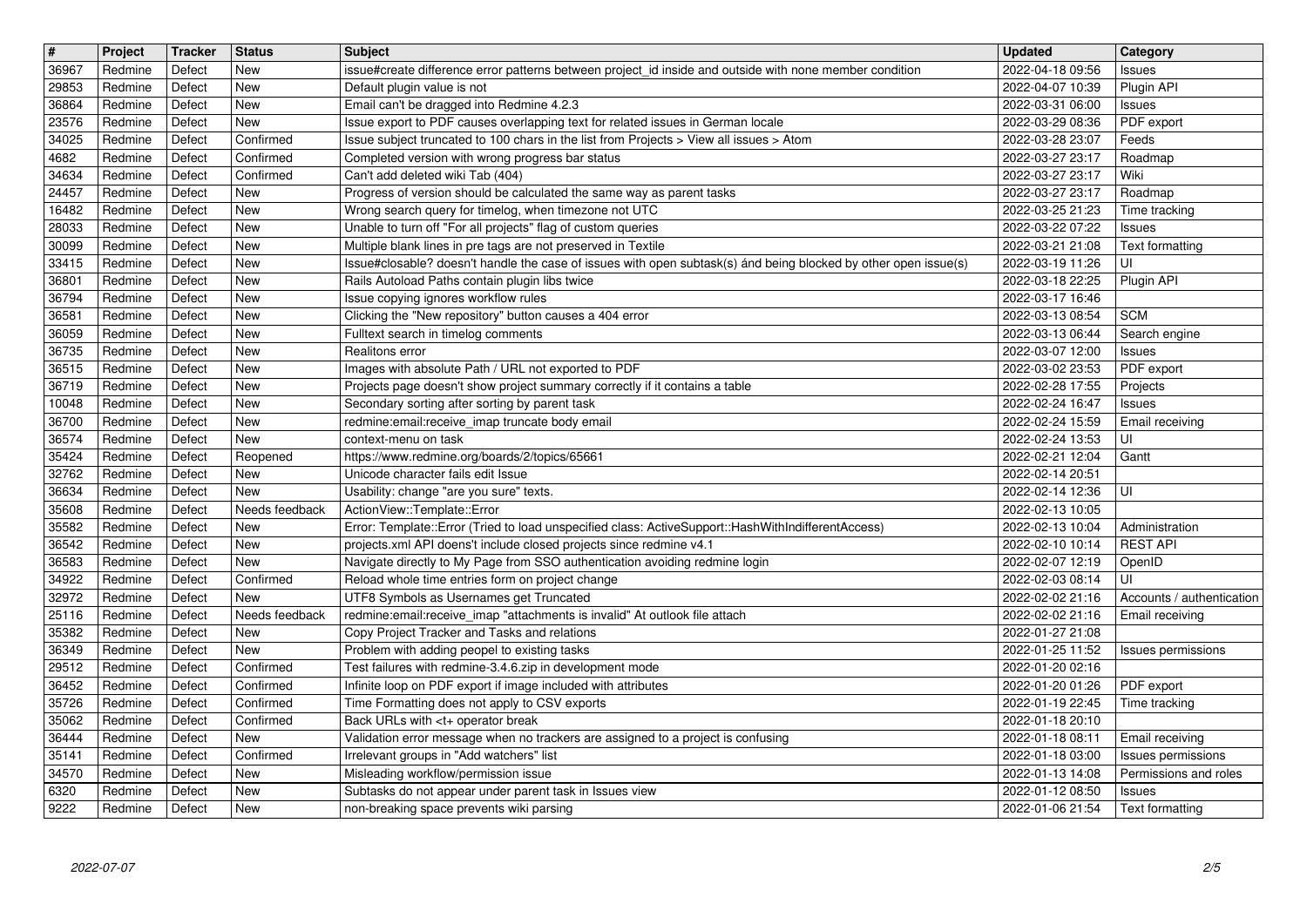| $\overline{\mathbf{H}}$ | Project            | Tracker          | <b>Status</b>    | <b>Subject</b>                                                                                                                                                                 | <b>Updated</b>                       | Category                                 |
|-------------------------|--------------------|------------------|------------------|--------------------------------------------------------------------------------------------------------------------------------------------------------------------------------|--------------------------------------|------------------------------------------|
| 36395                   | Redmine            | Defect           | New<br>Resolved  | Mailer.with_synched_deliveries is not thread-safe<br>ActiveSupport::Reloader.to_prepare not working in trunk 21287                                                             | 2022-01-06 17:12                     | <b>Email notifications</b><br>Plugin API |
| 36245<br>34476          | Redmine<br>Redmine | Defect<br>Defect | New              | Link_to_Timelog_query                                                                                                                                                          | 2022-01-06 16:54<br>2022-01-05 03:52 | Time tracking                            |
| 27319                   | Redmine            | Defect           | Needs feedback   | Impossible to create a new version                                                                                                                                             | 2022-01-04 23:47                     | Projects                                 |
| 34778                   | Redmine            | Defect           | Confirmed        | Inconsistencies working with workflow permissions                                                                                                                              | 2022-01-03 01:45                     | <b>Issues workflow</b>                   |
| 36368<br>36365          | Redmine<br>Redmine | Defect<br>Defect | New<br>New       | show in assignable user when he/she is not member of that project<br>centos8 00 redmine00000000000webhook,000000000000000                                                      | 2021-12-30 13:11<br>2021-12-29 10:00 | <b>Issues</b><br>Hook requests           |
| 34484                   | Redmine            | Defect           | Needs feedback   | Error on issue validation                                                                                                                                                      | 2021-12-26 13:26                     | <b>Issues</b>                            |
| 34278                   | Redmine            | Defect           | New              | Atom feed for user does not work                                                                                                                                               | 2021-12-24 08:01                     | Feeds                                    |
| 36291<br>36335          | Redmine<br>Redmine | Defect<br>Defect | New<br>New       | Issue done ratio is not updated after closing duplicate issue<br>Error when editing workflow with large number of statuses                                                     | 2021-12-22 13:35<br>2021-12-19 15:50 | <b>Issues</b><br>Issues workflow         |
| 35732                   | Redmine            | Defect           | New              | Clean up and reorder Redmine Wiki                                                                                                                                              | 2021-12-16 09:47                     |                                          |
| 36278                   | Redmine            | Defect           | New              | Required field does not marked as required when user has multiple roles with different rules                                                                                   | 2021-12-13 10:46                     | Issues workflow                          |
| 29622<br>36273          | Redmine<br>Redmine | Defect<br>Defect | New<br>New       | Adding a 'Custom Field' to 'Activities (time tracking)' prevents time entry on project change<br>Modifying the source code of the plugin does not reload it in trunk 21295     | 2021-12-07 09:16<br>2021-12-02 15:21 | Time tracking                            |
| 34831                   | Redmine            | Defect           | Resolved         | Unnecessary encoded CR characters in mails                                                                                                                                     | 2021-12-01 14:44                     | Email notifications                      |
| 36260<br>33647          | Redmine<br>Redmine | Defect<br>Defect | New<br>New       | Gantt error<br>Paste images from the clipboard does not work when editing existing issue notes                                                                                 | 2021-11-30 11:55<br>2021-11-29 12:31 | UI                                       |
| 36229                   | Redmine            | Defect           | New              | API - Question/Problem                                                                                                                                                         | 2021-11-23 23:44                     | Documentation                            |
| 8977<br>36223           | Redmine<br>Redmine | Defect<br>Defect | New<br>New       | user doesn't show up in the author filter dropdown when querying for issues<br>Import from csv problems                                                                        | 2021-11-22 20:32<br>2021-11-22 16:55 | Importers                                |
| 6609                    | Redmine            | Defect           | Reopened         | % Done for Parent Tasks [2]                                                                                                                                                    | 2021-11-18 00:49                     | <b>Issues</b>                            |
| 11077                   | Redmine            | Defect           | <b>New</b>       | After migrating from Mantis to RedMine 2.0 and changing tracker labels, almost all issues deleted                                                                              | 2021-11-16 13:27                     | Importers                                |
| 34824<br>36181          | Redmine<br>Redmine | Defect<br>Defect | New<br>New       | Outdated description of notification settings in user settings<br>Time tracking enumeration Activities are duplicated and counted separately in reports                        | 2021-11-11 15:10<br>2021-11-10 22:24 | Documentation<br>Time tracking           |
| 36126                   | Redmine            | Defect           | Needs feedback   | Attachments REST API includes internal port                                                                                                                                    | 2021-11-09 16:09                     | <b>REST API</b>                          |
| 36177<br>36150          | Redmine<br>Redmine | Defect<br>Defect | New<br>New       | Remove spaces at the end of custom-fields names<br>imap mail fetch validation failed: due date is blank                                                                        | 2021-11-09 14:11<br>2021-11-06 19:36 | Custom fields<br>Email receiving         |
| 29625                   | Redmine            | Defect           | New              | application.css imported by themes not covered by cache control versioning                                                                                                     | 2021-11-05 21:48                     | Themes                                   |
| 16329                   | Redmine            | Defect           | Confirmed        | right click on an issue ignore fields permissions                                                                                                                              | 2021-10-26 07:36                     | Issues                                   |
| 36042<br>31957          | Redmine<br>Redmine | Defect<br>Defect | New<br>New       | Filtering issues by multiple projects in REST API returns a 404<br>ActionMailer need to limit how many maximum connections it opens                                            | 2021-10-25 22:48<br>2021-10-25 17:32 | <b>REST API</b><br>Email notifications   |
| 1013                    | Redmine            | Defect           | Confirmed        | Custom queries can be saved under same name                                                                                                                                    | 2021-10-25 11:43                     | <b>Issues</b>                            |
| 36031<br>36023          | Redmine<br>Redmine | Defect<br>Defect | New<br>New       | REST API show wiki page in html format contains wrong links to another wiki project<br>Export project news to pdf (images in description are not showing in exported pdf file) | 2021-10-22 11:08<br>2021-10-21 07:49 | <b>REST API</b><br>News                  |
| 36004                   | Redmine            | Defect           | New              | file sestem reposatory dont list the arabic files                                                                                                                              | 2021-10-20 12:46                     | <b>SCM</b>                               |
| 36016                   | Redmine            | Defect           | Needs feedback   | Internal error An error occurred on the page you were trying to access                                                                                                         | 2021-10-20 07:04                     | Projects                                 |
| 35916<br>35965          | Redmine<br>Redmine | Defect<br>Defect | New<br>New       | Time-Entries CSV export is broken<br>REST group api does not work when user is already member of group                                                                         | 2021-10-18 09:40<br>2021-10-08 11:33 | Time tracking<br><b>REST API</b>         |
| 35963                   | Redmine            | Defect           | New              | Redmine: Associated revisions not updating automatically                                                                                                                       | 2021-10-07 17:12                     | <b>Issues</b>                            |
| 19344<br>35927          | Redmine<br>Redmine | Defect<br>Defect | New<br>Confirmed | MySQL 5.6: IssueNestedSetConcurrencyTest#test_concurrency : always fails<br>Slow loading of /time_entries/new                                                                  | 2021-10-04 15:51<br>2021-10-03 07:41 | Database<br>Time tracking                |
| 35885                   | Redmine            | Defect           | New              | the change of routing raw files from repositories not included in the upgrade proces/manual                                                                                    | 2021-09-24 17:32                     |                                          |
|                         |                    |                  |                  |                                                                                                                                                                                |                                      |                                          |
|                         |                    |                  |                  |                                                                                                                                                                                |                                      |                                          |
|                         |                    |                  |                  |                                                                                                                                                                                |                                      |                                          |
|                         |                    |                  |                  |                                                                                                                                                                                |                                      |                                          |
|                         |                    |                  |                  |                                                                                                                                                                                |                                      |                                          |
|                         |                    |                  |                  |                                                                                                                                                                                |                                      |                                          |
|                         |                    |                  |                  |                                                                                                                                                                                |                                      |                                          |
|                         |                    |                  |                  |                                                                                                                                                                                |                                      |                                          |
|                         |                    |                  |                  |                                                                                                                                                                                |                                      |                                          |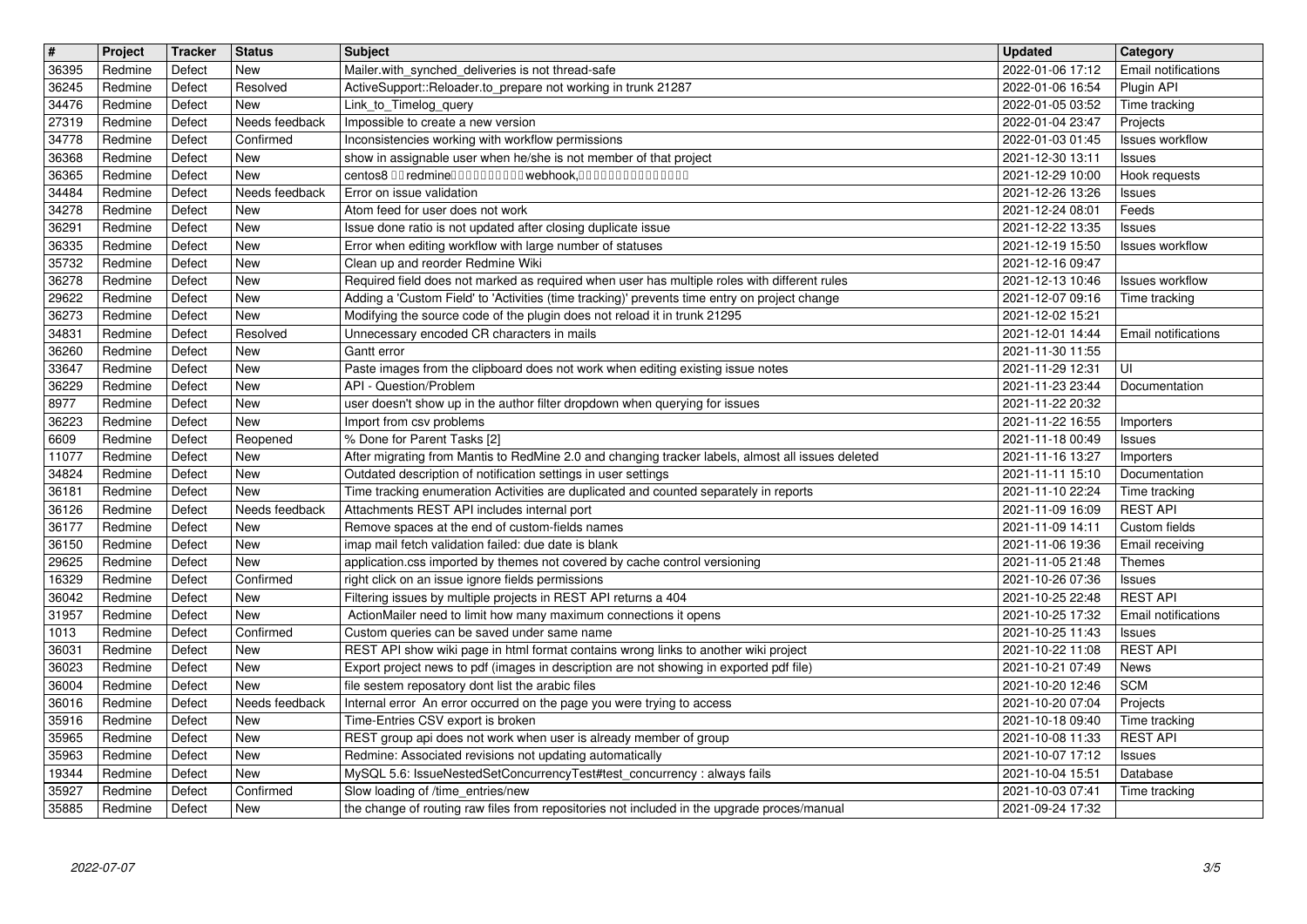| $\overline{\mathbf{H}}$ | Project            | Tracker          | <b>Status</b>              | <b>Subject</b>                                                                                                                                         | <b>Updated</b>                       | Category                           |
|-------------------------|--------------------|------------------|----------------------------|--------------------------------------------------------------------------------------------------------------------------------------------------------|--------------------------------------|------------------------------------|
| 35917                   | Redmine            | Defect           | New                        | Bringing redmine projects back from a restored hard drive                                                                                              | 2021-09-24 14:31                     | Files                              |
| 35168                   | Redmine            | Defect           | New                        | Activity tab not showing recent data                                                                                                                   | 2021-09-17 14:48                     | Activity view                      |
| 32915                   | Redmine            | Defect           | New<br>New                 | Internal Server Error occurted when exporting gantt chart to png on Windows<br>Unable to see Custom Fields after migration                             | 2021-09-17 05:30                     | Gantt<br>Custom fields             |
| 35860<br>35872          | Redmine<br>Redmine | Defect<br>Defect | New                        | Attendee listbox ordering problem solution                                                                                                             | 2021-09-15 15:51<br>2021-09-14 22:29 | Issues                             |
| 35531                   | Redmine            | Defect           | New                        | redmine unexpected undefined local variable or method `project'" for mail handler, did you mean project_url                                            | 2021-09-10 10:04                     | Email receiving                    |
| 35431                   | Redmine            | Defect           | Resolved                   | send notifications to user selected from costum field (user type)                                                                                      | 2021-09-10 08:39                     | <b>Email notifications</b>         |
| 35826                   | Redmine            | Defect           | New                        | a long time subversion diff blocked all other requests                                                                                                 | 2021-08-30 09:11                     | <b>SCM</b>                         |
| 10673                   | Redmine            | Defect           | New                        | Dot and comma in wiki pagename                                                                                                                         | 2021-08-28 11:57                     | Wiki                               |
| 31010                   | Redmine            | Defect           | Confirmed                  | The query visibility option "To me only" actually behaves as "To the owner only"                                                                       | 2021-08-28 08:37                     | Issues                             |
| 35802                   | Redmine            | Defect           | Needs feedback             | Redmine profile language form lists non-localized languages as English                                                                                 | 2021-08-24 23:17                     |                                    |
| 6023                    | Redmine            | Defect           | New                        | All members are displayed in issue summaries, even if they cannot be assigned                                                                          | 2021-08-22 11:27                     | Issues                             |
| 35794<br>35430          | Redmine<br>Redmine | Defect<br>Defect | New<br>Needs feedback      | ProjectQuery doesn't obey multiple sort orders<br>Internal error when viewing revisions diff                                                           | 2021-08-22 04:06<br>2021-08-15 16:17 | Projects<br><b>SCM</b>             |
| 35734                   | Redmine            | Defect           | New                        | Comments are not shown correctly in Outlookmails when using nummeration where PRE-Blocks are included                                                  | 2021-08-11 13:25                     | <b>Issues</b>                      |
| 17769                   | Redmine            | Defect           | Needs feedback             | Export CSV export not activated custom fields                                                                                                          | 2021-08-08 04:54                     | Custom fields                      |
| 33881                   | Redmine            | Defect           | New                        | No email notifications for status changes triggered by fixing keywords in repository commits.                                                          | 2021-08-06 23:54                     | Email notifications                |
| 13777                   | Redmine            | Defect           | <b>New</b>                 | REST API for issues with included changesets does not include which repository the revision is from                                                    | 2021-08-04 17:05                     | <b>REST API</b>                    |
| 35680                   | Redmine            | Defect           | <b>New</b>                 | Error while using local hashes gitlab-repository                                                                                                       | 2021-08-04 09:40                     | <b>SCM</b>                         |
| 35670                   | Redmine            | Defect           | New                        | Graphs in the Issues Report details are too large.                                                                                                     | 2021-08-03 01:04                     | Issues planning                    |
| 35666                   | Redmine            | Defect           | New                        | Review incorrect usage of Setting display_subprojects_issues                                                                                           | 2021-08-02 15:42                     | Issues                             |
| 35664                   | Redmine            | Defect           | New                        | Inconsistencies in rendering of subproject data on Issues Reports                                                                                      | 2021-08-02 15:26                     | Issues planning                    |
| 35545                   | Redmine            | Defect           | New                        | Fix css class assignment in issue custom field rendering in show view                                                                                  | 2021-07-14 10:31                     | Issues                             |
| 35557<br>18875          | Redmine<br>Redmine | Defect<br>Defect | Confirmed<br>New           | Fix position when rendering custom field enumerations<br>[Rest API][custom field]Why "GET /custom_fields.xml" required the System manager's privilege? | 2021-07-13 10:09<br>2021-07-13 08:13 | Custom fields<br><b>REST API</b>   |
| 33936                   | Redmine            | Defect           | New                        | BCC and email subaddress not working anymore                                                                                                           | 2021-07-06 03:24                     | Email receiving                    |
| 13773                   | Redmine            | Defect           | New                        | remove "main-menu" div when the project menu is empty                                                                                                  | 2021-07-02 03:56                     | UI                                 |
| 13554                   | Redmine            | Defect           | New                        | url for thubms attachments ignores :only_path                                                                                                          | 2021-06-29 11:24                     | Attachments                        |
| 13480                   | Redmine            | Defect           | Needs feedback             | Can't move issue to a new project via the api                                                                                                          | 2021-06-29 07:30                     | <b>REST API</b>                    |
| 13430                   | Redmine            | Defect           | New                        | :export does not force export on .xml file                                                                                                             | 2021-06-29 07:14                     | Wiki                               |
| 12489                   | Redmine            | Defect           | New                        | Elapsed time when updating issues fail                                                                                                                 | 2021-06-10 15:00                     | Issues                             |
| 26023                   | Redmine            | Defect           | New                        | Category filter only shows categories of current project                                                                                               | 2021-06-08 18:15                     | Issues filter                      |
| 35355                   | Redmine            | Defect           | Resolved                   | Unable to create or edit users with Cyrillic logins                                                                                                    | 2021-06-06 21:42                     | Accounts / authentication          |
| 35359                   | Redmine            | Defect           | New                        | assignee dropdown list ascending order                                                                                                                 | 2021-06-05 13:02                     | Filters                            |
| 35320                   | Redmine            | Defect           | New                        | When viewing spent time report the Activity, Issue Id and Subject are combined into a single column Issue yet there is                                 | 2021-05-27 18:02                     | <b>Issues filter</b>               |
|                         |                    |                  |                            | no option for filtering on subject.                                                                                                                    |                                      |                                    |
| 35309                   | Redmine            | Defect           | New                        | Hyperlinks ending in "\$" will be truncated (the trailing "\$" sign will not be part of the URL to be pointed to)                                      | 2021-05-26 10:29                     | Text formatting                    |
| 2414                    | Redmine            | Defect           | Reopened                   | 'Add News Button' in 'Add news'                                                                                                                        | 2021-05-25 11:39                     | News                               |
| 23224                   | Redmine            | Defect           | New                        | Datepicker doesn't obey the user's settings format                                                                                                     | 2021-05-19 22:24                     | $\overline{\overline{\mathsf{u}}}$ |
| 35248                   | Redmine            | Defect           | Confirmed                  | Hard-coded error messages in IssueStatus                                                                                                               | 2021-05-18 08:58                     | 118n                               |
| 35224                   | Redmine            | Defect           | New                        | Adding new project impossible with mandatory custom field of type users                                                                                | 2021-05-14 14:05                     | Projects                           |
| 33757<br>35225          | Redmine<br>Redmine | Defect<br>Defect | Needs feedback<br>Resolved | Cannot get Revisions to work or Issues to link to Commits.<br>Edit issue shows date in MM/DD/YYYY while the rest of the application shows YYYY/MM/DD   | 2021-05-13 01:33<br>2021-05-12 12:50 | <b>SCM</b><br><b>Issues</b>        |
|                         |                    |                  |                            |                                                                                                                                                        |                                      |                                    |
|                         |                    |                  |                            |                                                                                                                                                        |                                      |                                    |
|                         |                    |                  |                            |                                                                                                                                                        |                                      |                                    |
|                         |                    |                  |                            |                                                                                                                                                        |                                      |                                    |
|                         |                    |                  |                            |                                                                                                                                                        |                                      |                                    |
|                         |                    |                  |                            |                                                                                                                                                        |                                      |                                    |
|                         |                    |                  |                            |                                                                                                                                                        |                                      |                                    |
|                         |                    |                  |                            |                                                                                                                                                        |                                      |                                    |
|                         |                    |                  |                            |                                                                                                                                                        |                                      |                                    |
|                         |                    |                  |                            |                                                                                                                                                        |                                      |                                    |
|                         |                    |                  |                            |                                                                                                                                                        |                                      |                                    |
|                         |                    |                  |                            |                                                                                                                                                        |                                      |                                    |
|                         |                    |                  |                            |                                                                                                                                                        |                                      |                                    |
|                         |                    |                  |                            |                                                                                                                                                        |                                      |                                    |
|                         |                    |                  |                            |                                                                                                                                                        |                                      |                                    |